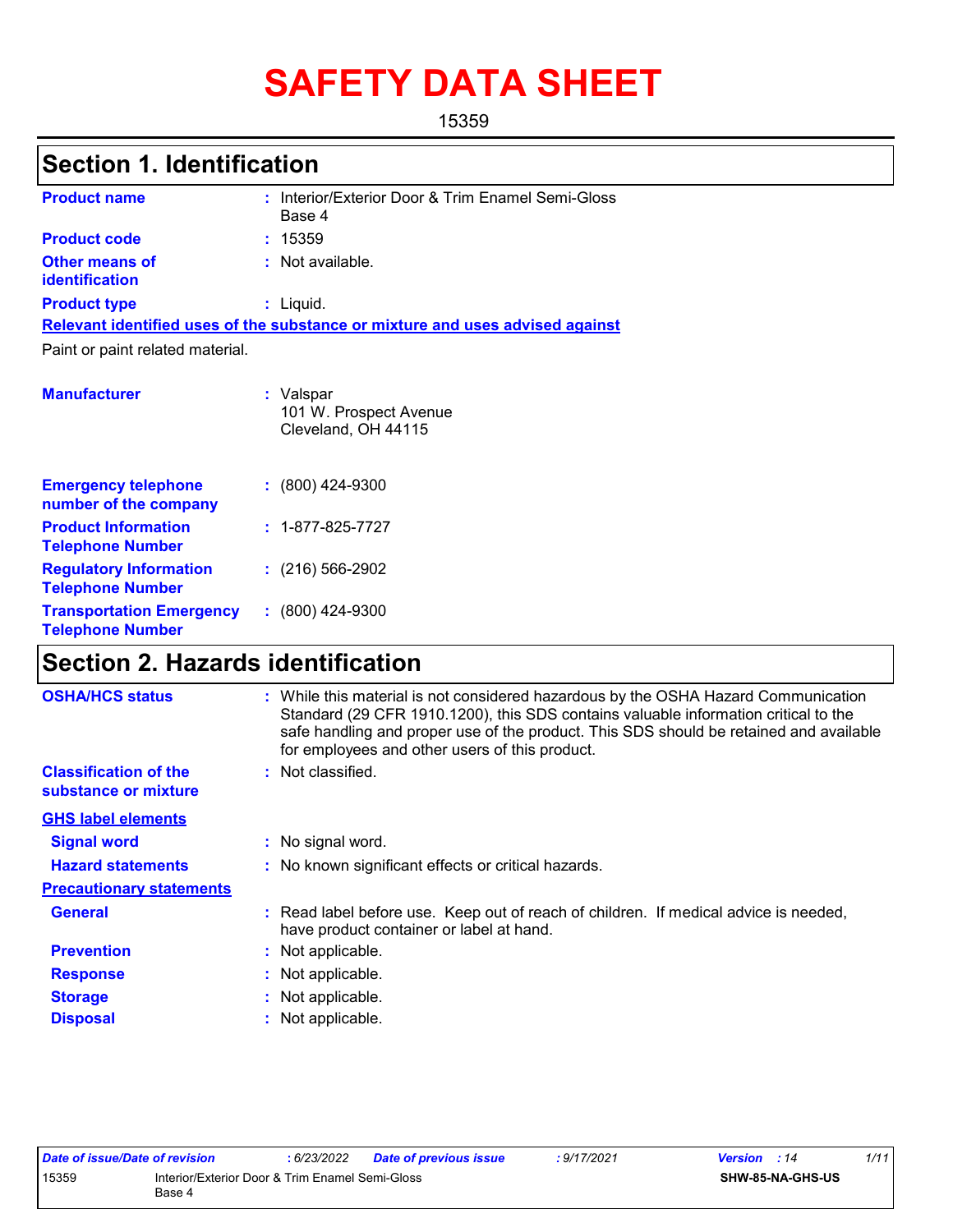### **Section 2. Hazards identification**

| <b>Supplemental label</b><br>elements             | WARNING: This product contains chemicals known to the State of California to cause<br>cancer and birth defects or other reproductive harm. Adequate ventilation required when<br>sanding or abrading the dried film. If Adequate ventilation cannot be provided wear an<br>approved particulate respirator (NIOSH approved). Follow respirator manufacturer's<br>directions for respirator use. DELAYED EFFECTS FROM LONG TERM<br>OVEREXPOSURE. Abrading or sanding of the dry film may release Crystalline Silica<br>which has been shown to cause lung damage and cancer under long term exposure. |
|---------------------------------------------------|------------------------------------------------------------------------------------------------------------------------------------------------------------------------------------------------------------------------------------------------------------------------------------------------------------------------------------------------------------------------------------------------------------------------------------------------------------------------------------------------------------------------------------------------------------------------------------------------------|
|                                                   | This product contains a Significant New Use Rule (SNUR) Chemical. Do not allow this<br>product to enter drains, sewers, wastewater treatment systems, groundwater, streams,<br>lakes or ponds. See Environmental Data Sheet (EDS) for additional details.                                                                                                                                                                                                                                                                                                                                            |
|                                                   | Please refer to the SDS for additional information. Keep out of reach of children. Do not<br>transfer contents to other containers for storage.                                                                                                                                                                                                                                                                                                                                                                                                                                                      |
| <b>Hazards not otherwise</b><br><b>classified</b> | : DANGER: Rags, steel wool, other waste soaked with this product, and sanding residue<br>may spontaneously catch fire if improperly discarded. Immediately place rags, steel<br>wool, other waste soaked with this product, and sanding residue in a sealed, water-filled,<br>metal container. Dispose of in accordance with local fire regulations.                                                                                                                                                                                                                                                 |

### **Section 3. Composition/information on ingredients**

| Substance/mixture                              | : Mixture        |
|------------------------------------------------|------------------|
| <b>Other means of</b><br><b>identification</b> | : Not available. |

#### **CAS number/other identifiers**

| <b>Ingredient name</b>         | % by weight | <b>CAS number</b> |
|--------------------------------|-------------|-------------------|
| Silica gel, pptd., cryst.-free | ା≤3         | 112926-00-8       |
| Heavy Paraffinic Oil           | ^≥،         | 64742-65-0        |

Any concentration shown as a range is to protect confidentiality or is due to batch variation.

**There are no additional ingredients present which, within the current knowledge of the supplier and in the concentrations applicable, are classified and hence require reporting in this section.**

**Occupational exposure limits, if available, are listed in Section 8.**

### **Section 4. First aid measures**

#### **Description of necessary first aid measures**

| <b>Eye contact</b>  | : Immediately flush eyes with plenty of water, occasionally lifting the upper and lower<br>eyelids. Check for and remove any contact lenses. Get medical attention if irritation<br>occurs.                                                                    |
|---------------------|----------------------------------------------------------------------------------------------------------------------------------------------------------------------------------------------------------------------------------------------------------------|
| <b>Inhalation</b>   | : Remove victim to fresh air and keep at rest in a position comfortable for breathing. Get<br>medical attention if symptoms occur.                                                                                                                             |
| <b>Skin contact</b> | : Flush contaminated skin with plenty of water. Remove contaminated clothing and<br>shoes. Get medical attention if symptoms occur.                                                                                                                            |
| <b>Ingestion</b>    | : Wash out mouth with water. If material has been swallowed and the exposed person is<br>conscious, give small quantities of water to drink. Do not induce vomiting unless<br>directed to do so by medical personnel. Get medical attention if symptoms occur. |

#### **Most important symptoms/effects, acute and delayed**

| <b>Potential acute health effects</b> |                                                     |
|---------------------------------------|-----------------------------------------------------|
| <b>Eye contact</b>                    | : No known significant effects or critical hazards. |
| <b>Inhalation</b>                     | : No known significant effects or critical hazards. |
| <b>Skin contact</b>                   | : No known significant effects or critical hazards. |
| <b>Ingestion</b>                      | : No known significant effects or critical hazards. |
|                                       |                                                     |

| Date of issue/Date of revision |                                                           | : 6/23/2022 | <b>Date of previous issue</b> | : 9/17/2021 | <b>Version</b> : 14 |                  | 2/11 |
|--------------------------------|-----------------------------------------------------------|-------------|-------------------------------|-------------|---------------------|------------------|------|
| 15359                          | Interior/Exterior Door & Trim Enamel Semi-Gloss<br>Base 4 |             |                               |             |                     | SHW-85-NA-GHS-US |      |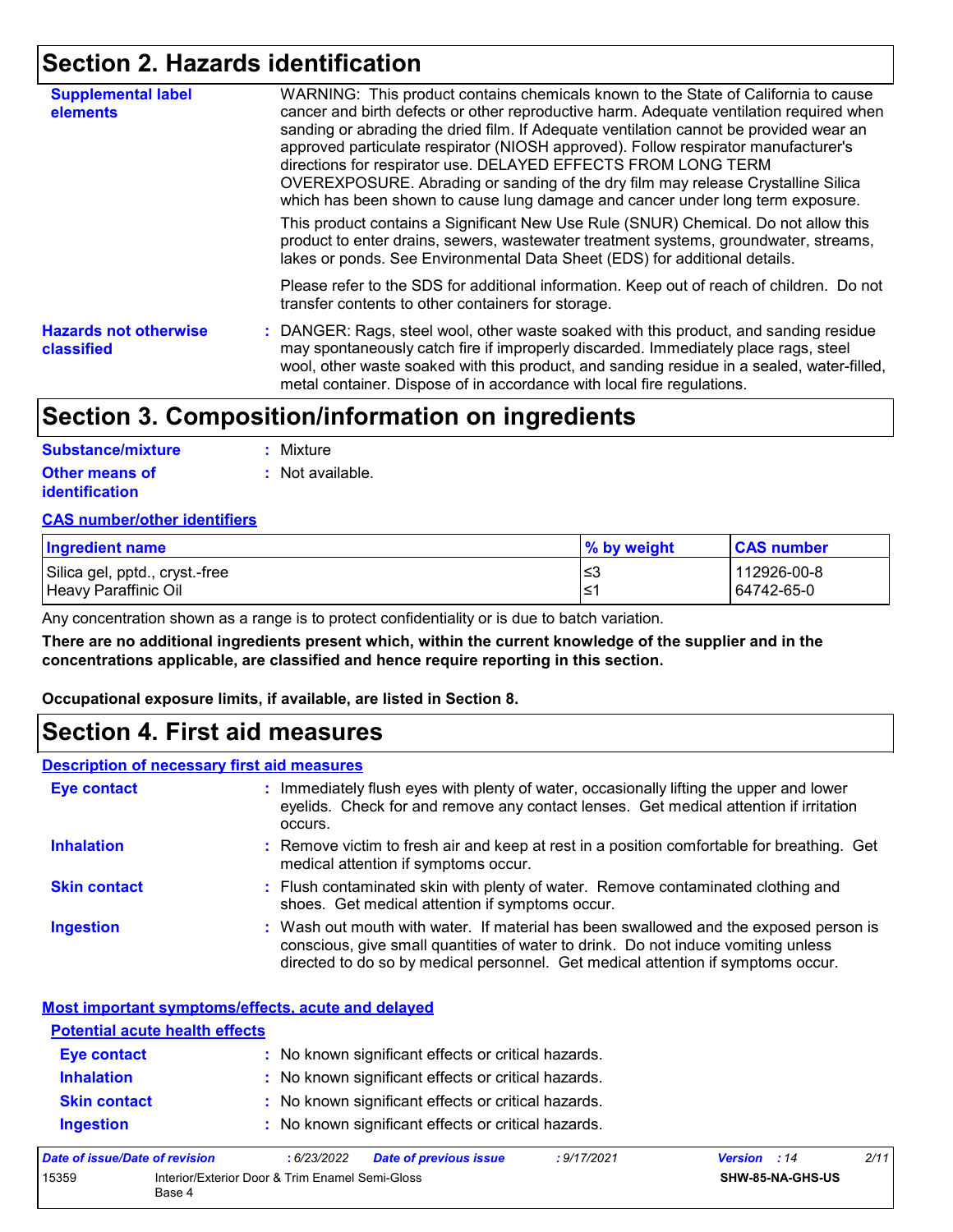# **Section 4. First aid measures**

| <b>Over-exposure signs/symptoms</b> |                                                                                                                                |
|-------------------------------------|--------------------------------------------------------------------------------------------------------------------------------|
| <b>Eye contact</b>                  | : No specific data.                                                                                                            |
| <b>Inhalation</b>                   | : No specific data.                                                                                                            |
| <b>Skin contact</b>                 | : No specific data.                                                                                                            |
| <b>Ingestion</b>                    | : No specific data.                                                                                                            |
|                                     | Indication of immediate medical attention and special treatment needed, if necessary                                           |
|                                     |                                                                                                                                |
| <b>Notes to physician</b>           | : Treat symptomatically. Contact poison treatment specialist immediately if large<br>quantities have been ingested or inhaled. |
| <b>Specific treatments</b>          | : No specific treatment.                                                                                                       |
| <b>Protection of first-aiders</b>   | : No action shall be taken involving any personal risk or without suitable training.                                           |

#### **See toxicological information (Section 11)**

| <b>Section 5. Fire-fighting measures</b>                 |                                                                                                                                                                                                     |  |  |
|----------------------------------------------------------|-----------------------------------------------------------------------------------------------------------------------------------------------------------------------------------------------------|--|--|
| <b>Extinguishing media</b>                               |                                                                                                                                                                                                     |  |  |
| <b>Suitable extinguishing</b><br>media                   | : Use an extinguishing agent suitable for the surrounding fire.                                                                                                                                     |  |  |
| <b>Unsuitable extinguishing</b><br>media                 | : None known.                                                                                                                                                                                       |  |  |
| <b>Specific hazards arising</b><br>from the chemical     | : In a fire or if heated, a pressure increase will occur and the container may burst.                                                                                                               |  |  |
| <b>Hazardous thermal</b><br>decomposition products       | : Decomposition products may include the following materials:<br>metal oxide/oxides                                                                                                                 |  |  |
| <b>Special protective actions</b><br>for fire-fighters   | : Promptly isolate the scene by removing all persons from the vicinity of the incident if<br>there is a fire. No action shall be taken involving any personal risk or without suitable<br>training. |  |  |
| <b>Special protective</b><br>equipment for fire-fighters | : Fire-fighters should wear appropriate protective equipment and self-contained breathing<br>apparatus (SCBA) with a full face-piece operated in positive pressure mode.                            |  |  |

# **Section 6. Accidental release measures**

#### **Personal precautions, protective equipment and emergency procedures**

| For non-emergency<br>personnel   | : No action shall be taken involving any personal risk or without suitable training.<br>Evacuate surrounding areas. Keep unnecessary and unprotected personnel from<br>entering. Do not touch or walk through spilled material. Put on appropriate personal<br>protective equipment. |
|----------------------------------|--------------------------------------------------------------------------------------------------------------------------------------------------------------------------------------------------------------------------------------------------------------------------------------|
|                                  | For emergency responders : If specialized clothing is required to deal with the spillage, take note of any information in<br>Section 8 on suitable and unsuitable materials. See also the information in "For non-<br>emergency personnel".                                          |
| <b>Environmental precautions</b> | : This product contains a Significant New Use Rule (SNUR) Chemical. Do not allow<br>this product to enter drains, sewers, wastewater treatment systems, groundwater,<br>streams, lakes or ponds. See Environmental Data Sheet (EDS) for additional<br>details.                       |
|                                  | Avoid dispersal of spilled material and runoff and contact with soil, waterways, drains<br>and sewers. Inform the relevant authorities if the product has caused environmental<br>pollution (sewers, waterways, soil or air).                                                        |

| Date of issue/Date of revision |                                                           | : 6/23/2022 | <b>Date of previous issue</b> | : 9/17/2021 | <b>Version</b> : 14 |                  | 3/11 |
|--------------------------------|-----------------------------------------------------------|-------------|-------------------------------|-------------|---------------------|------------------|------|
| 15359                          | Interior/Exterior Door & Trim Enamel Semi-Gloss<br>Base 4 |             |                               |             |                     | SHW-85-NA-GHS-US |      |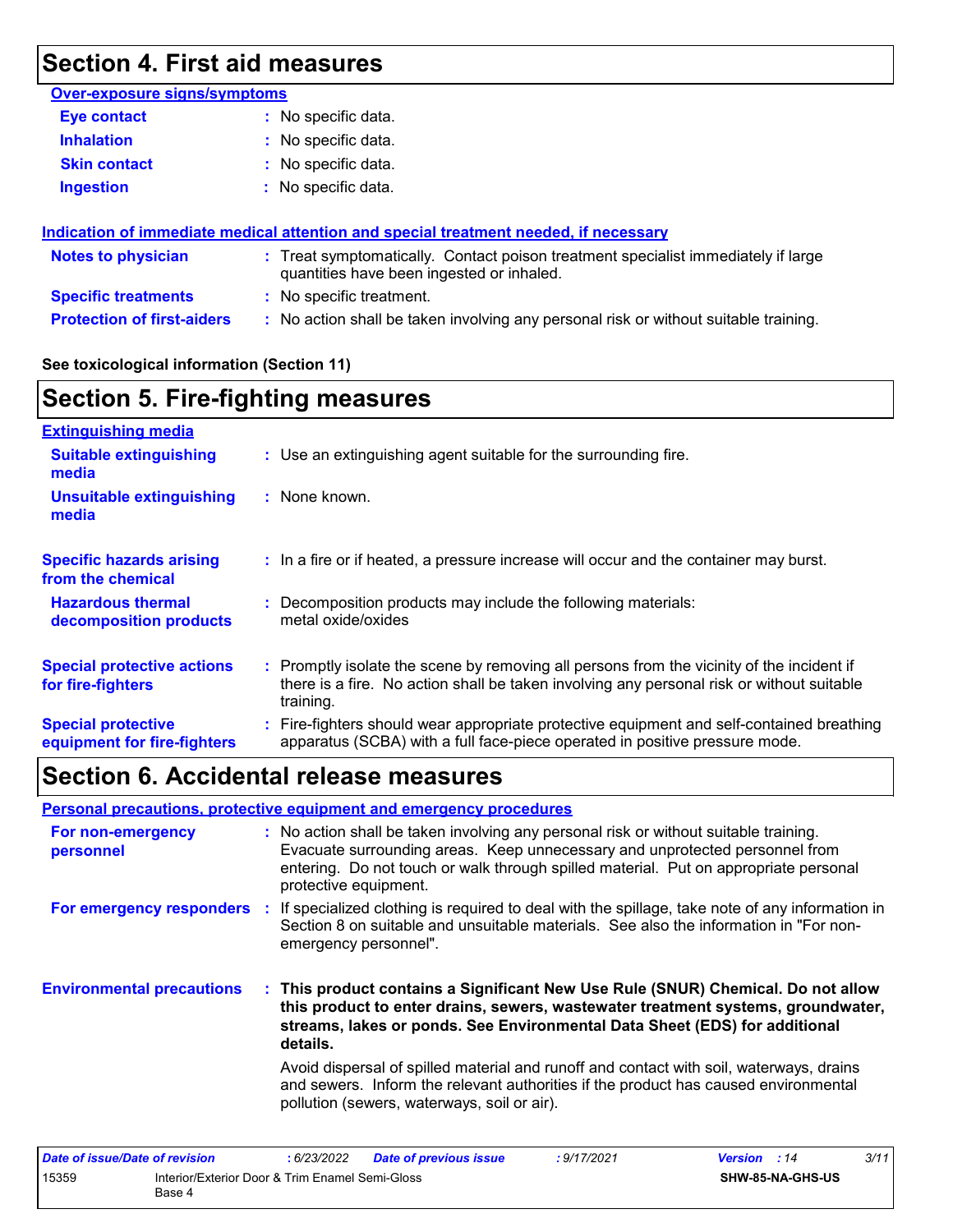### **Section 6. Accidental release measures**

|                    | Methods and materials for containment and cleaning up                                                                                                                                                                                                                                                                                                                                                                                                                                                                                                                                      |
|--------------------|--------------------------------------------------------------------------------------------------------------------------------------------------------------------------------------------------------------------------------------------------------------------------------------------------------------------------------------------------------------------------------------------------------------------------------------------------------------------------------------------------------------------------------------------------------------------------------------------|
| <b>Small spill</b> | : Stop leak if without risk. Move containers from spill area. Dilute with water and mop up<br>if water-soluble. Alternatively, or if water-insoluble, absorb with an inert dry material and<br>place in an appropriate waste disposal container. Dispose of via a licensed waste<br>disposal contractor.                                                                                                                                                                                                                                                                                   |
| <b>Large spill</b> | : Stop leak if without risk. Move containers from spill area. Prevent entry into sewers,<br>water courses, basements or confined areas. Wash spillages into an effluent treatment<br>plant or proceed as follows. Contain and collect spillage with non-combustible,<br>absorbent material e.g. sand, earth, vermiculite or diatomaceous earth and place in<br>container for disposal according to local regulations (see Section 13). Dispose of via a<br>licensed waste disposal contractor. Note: see Section 1 for emergency contact<br>information and Section 13 for waste disposal. |

# **Section 7. Handling and storage**

#### **Precautions for safe handling**

| <b>Protective measures</b>                                                       |    | : Put on appropriate personal protective equipment (see Section 8).                                                                                                                                                                                                                                                                                                                                                                                                                                                                                                              |
|----------------------------------------------------------------------------------|----|----------------------------------------------------------------------------------------------------------------------------------------------------------------------------------------------------------------------------------------------------------------------------------------------------------------------------------------------------------------------------------------------------------------------------------------------------------------------------------------------------------------------------------------------------------------------------------|
| <b>Advice on general</b><br>occupational hygiene                                 |    | : Eating, drinking and smoking should be prohibited in areas where this material is<br>handled, stored and processed. Workers should wash hands and face before eating,<br>drinking and smoking. Remove contaminated clothing and protective equipment before<br>entering eating areas. See also Section 8 for additional information on hygiene<br>measures.                                                                                                                                                                                                                    |
| <b>Conditions for safe storage,</b><br>including any<br><b>incompatibilities</b> | ÷. | Store in accordance with local regulations. Store in original container protected from<br>direct sunlight in a dry, cool and well-ventilated area, away from incompatible materials<br>(see Section 10) and food and drink. Keep container tightly closed and sealed until<br>ready for use. Containers that have been opened must be carefully resealed and kept<br>upright to prevent leakage. Do not store in unlabeled containers. Use appropriate<br>containment to avoid environmental contamination. See Section 10 for incompatible<br>materials before handling or use. |

# **Section 8. Exposure controls/personal protection**

#### **Control parameters**

#### **Occupational exposure limits (OSHA United States)**

| <b>Ingredient name</b>         | CAS#        | <b>Exposure limits</b>                                                                                                                                                                                                                                                                                                     |
|--------------------------------|-------------|----------------------------------------------------------------------------------------------------------------------------------------------------------------------------------------------------------------------------------------------------------------------------------------------------------------------------|
| Silica gel, pptd., cryst.-free | 112926-00-8 | NIOSH REL (United States, 10/2020).<br>TWA: 6 mg/m <sup>3</sup> 10 hours.                                                                                                                                                                                                                                                  |
| Heavy Paraffinic Oil           | 64742-65-0  | ACGIH TLV (United States, 1/2021).<br>TWA: 5 mg/m <sup>3</sup> 8 hours. Form: Inhalable<br>fraction<br>OSHA PEL (United States, 5/2018).<br>TWA: 5 mg/m <sup>3</sup> 8 hours.<br>NIOSH REL (United States, 10/2020).<br>TWA: 5 mg/m <sup>3</sup> 10 hours. Form: Mist<br>STEL: 10 mg/m <sup>3</sup> 15 minutes. Form: Mist |

#### **Occupational exposure limits (Canada)**

| Ingredient name | CAS# | <b>Exposure limits</b> |
|-----------------|------|------------------------|
| None.           |      |                        |

#### **Occupational exposure limits (Mexico)**

Base 4

|       |                                |                                                 | CAS#                          | <b>Exposure limits</b> |                     |      |
|-------|--------------------------------|-------------------------------------------------|-------------------------------|------------------------|---------------------|------|
| None. |                                |                                                 |                               |                        |                     |      |
|       | Date of issue/Date of revision | : 6/23/2022                                     | <b>Date of previous issue</b> | : 9/17/2021            | <b>Version</b> : 14 | 4/11 |
| 15359 |                                | Interior/Exterior Door & Trim Enamel Semi-Gloss |                               |                        | SHW-85-NA-GHS-US    |      |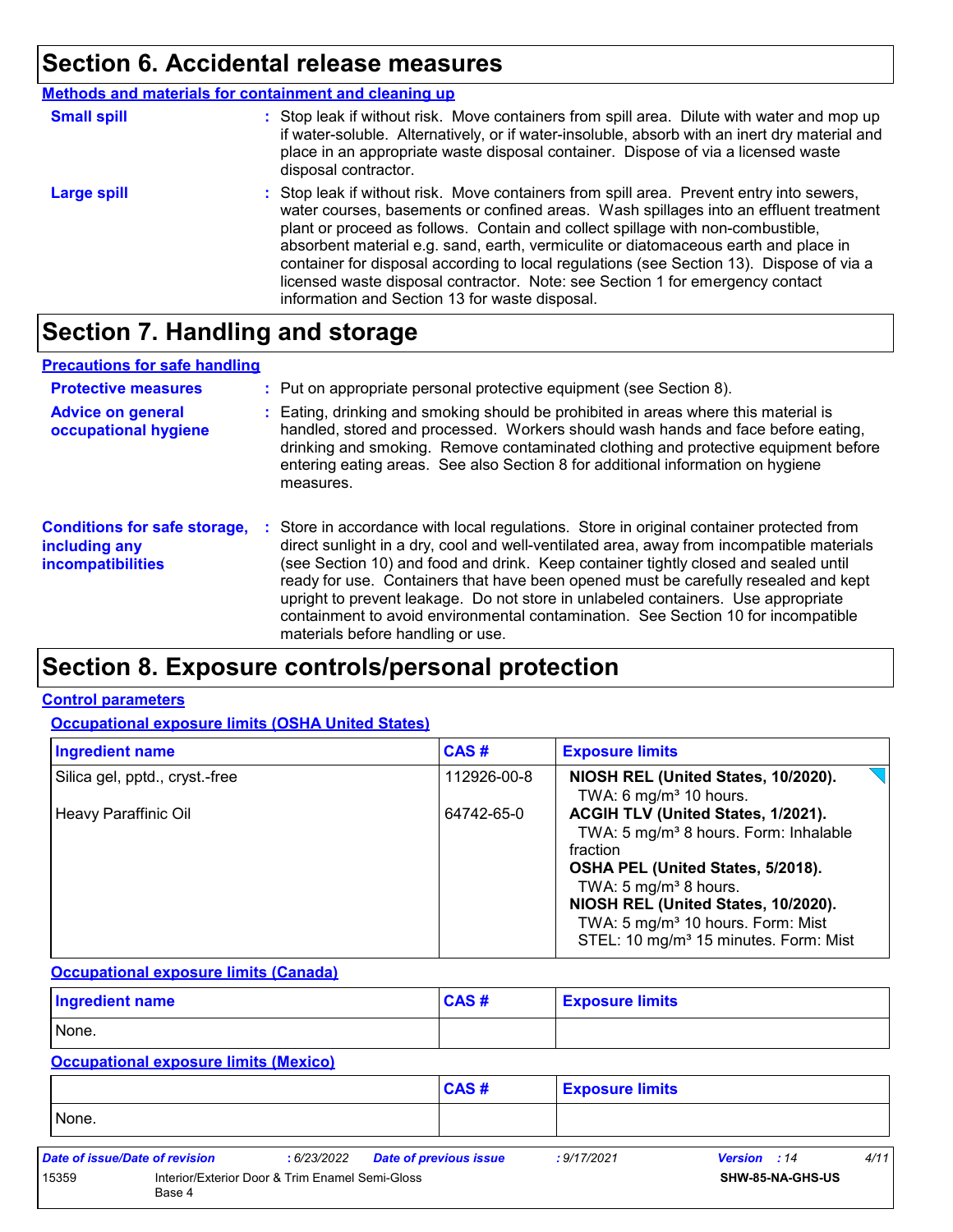# **Section 8. Exposure controls/personal protection**

| <b>Appropriate engineering</b><br><b>controls</b> |                                                                                                                                                                                                                                                                                                                                                                  | : Good general ventilation should be sufficient to control worker exposure to airborne<br>contaminants.                                                                                                                                                                                                                                                                                           |  |  |
|---------------------------------------------------|------------------------------------------------------------------------------------------------------------------------------------------------------------------------------------------------------------------------------------------------------------------------------------------------------------------------------------------------------------------|---------------------------------------------------------------------------------------------------------------------------------------------------------------------------------------------------------------------------------------------------------------------------------------------------------------------------------------------------------------------------------------------------|--|--|
| <b>Environmental exposure</b><br><b>controls</b>  | ÷.                                                                                                                                                                                                                                                                                                                                                               | This product contains a Significant New Use Rule (SNUR) Chemical. Do not allow<br>this product to enter drains, sewers, wastewater treatment systems, groundwater,<br>streams, lakes or ponds. See Environmental Data Sheet (EDS) for additional<br>details.                                                                                                                                      |  |  |
|                                                   |                                                                                                                                                                                                                                                                                                                                                                  | Emissions from ventilation or work process equipment should be checked to ensure<br>they comply with the requirements of environmental protection legislation. In some<br>cases, fume scrubbers, filters or engineering modifications to the process equipment<br>will be necessary to reduce emissions to acceptable levels.                                                                     |  |  |
| <b>Individual protection measures</b>             |                                                                                                                                                                                                                                                                                                                                                                  |                                                                                                                                                                                                                                                                                                                                                                                                   |  |  |
| <b>Hygiene measures</b>                           |                                                                                                                                                                                                                                                                                                                                                                  | : Wash hands, forearms and face thoroughly after handling chemical products, before<br>eating, smoking and using the lavatory and at the end of the working period.<br>Appropriate techniques should be used to remove potentially contaminated clothing.<br>Wash contaminated clothing before reusing. Ensure that eyewash stations and safety<br>showers are close to the workstation location. |  |  |
| <b>Eye/face protection</b>                        | Safety eyewear complying with an approved standard should be used when a risk<br>assessment indicates this is necessary to avoid exposure to liquid splashes, mists,<br>gases or dusts. If contact is possible, the following protection should be worn, unless<br>the assessment indicates a higher degree of protection: safety glasses with side-<br>shields. |                                                                                                                                                                                                                                                                                                                                                                                                   |  |  |
| <b>Skin protection</b>                            |                                                                                                                                                                                                                                                                                                                                                                  |                                                                                                                                                                                                                                                                                                                                                                                                   |  |  |
| <b>Hand protection</b>                            |                                                                                                                                                                                                                                                                                                                                                                  | : Chemical-resistant, impervious gloves complying with an approved standard should be<br>worn at all times when handling chemical products if a risk assessment indicates this is<br>necessary.                                                                                                                                                                                                   |  |  |
| <b>Body protection</b>                            |                                                                                                                                                                                                                                                                                                                                                                  | Personal protective equipment for the body should be selected based on the task being<br>performed and the risks involved and should be approved by a specialist before<br>handling this product.                                                                                                                                                                                                 |  |  |
| <b>Other skin protection</b>                      |                                                                                                                                                                                                                                                                                                                                                                  | Appropriate footwear and any additional skin protection measures should be selected<br>based on the task being performed and the risks involved and should be approved by a<br>specialist before handling this product.                                                                                                                                                                           |  |  |
| <b>Respiratory protection</b>                     | Based on the hazard and potential for exposure, select a respirator that meets the<br>÷.<br>appropriate standard or certification. Respirators must be used according to a<br>respiratory protection program to ensure proper fitting, training, and other important<br>aspects of use.                                                                          |                                                                                                                                                                                                                                                                                                                                                                                                   |  |  |

# **Section 9. Physical and chemical properties**

The conditions of measurement of all properties are at standard temperature and pressure unless otherwise indicated.

| <b>Appearance</b>                                                 |                                                            |                             |  |  |  |  |  |
|-------------------------------------------------------------------|------------------------------------------------------------|-----------------------------|--|--|--|--|--|
| <b>Physical state</b>                                             | : Liquid.                                                  |                             |  |  |  |  |  |
| <b>Color</b>                                                      | : Not available.                                           |                             |  |  |  |  |  |
| Odor                                                              | : Not available.                                           |                             |  |  |  |  |  |
| <b>Odor threshold</b>                                             | : Not available.                                           |                             |  |  |  |  |  |
| pH                                                                | $\mathbf{.}9$                                              |                             |  |  |  |  |  |
| <b>Melting point/freezing point</b>                               | : Not available.                                           |                             |  |  |  |  |  |
| <b>Boiling point, initial boiling</b><br>point, and boiling range | : $100^{\circ}$ C (212 $^{\circ}$ F)                       |                             |  |  |  |  |  |
| <b>Flash point</b>                                                | : Closed cup: Not applicable.                              |                             |  |  |  |  |  |
| <b>Evaporation rate</b>                                           | $\therefore$ 0.09 (butyl acetate = 1)                      |                             |  |  |  |  |  |
| <b>Flammability</b>                                               | : Not available.                                           |                             |  |  |  |  |  |
| Date of issue/Date of revision                                    | :6/23/2022<br><b>Date of previous issue</b><br>: 9/17/2021 | 5/11<br><b>Version</b> : 14 |  |  |  |  |  |
| 15359<br>Base 4                                                   | Interior/Exterior Door & Trim Enamel Semi-Gloss            | SHW-85-NA-GHS-US            |  |  |  |  |  |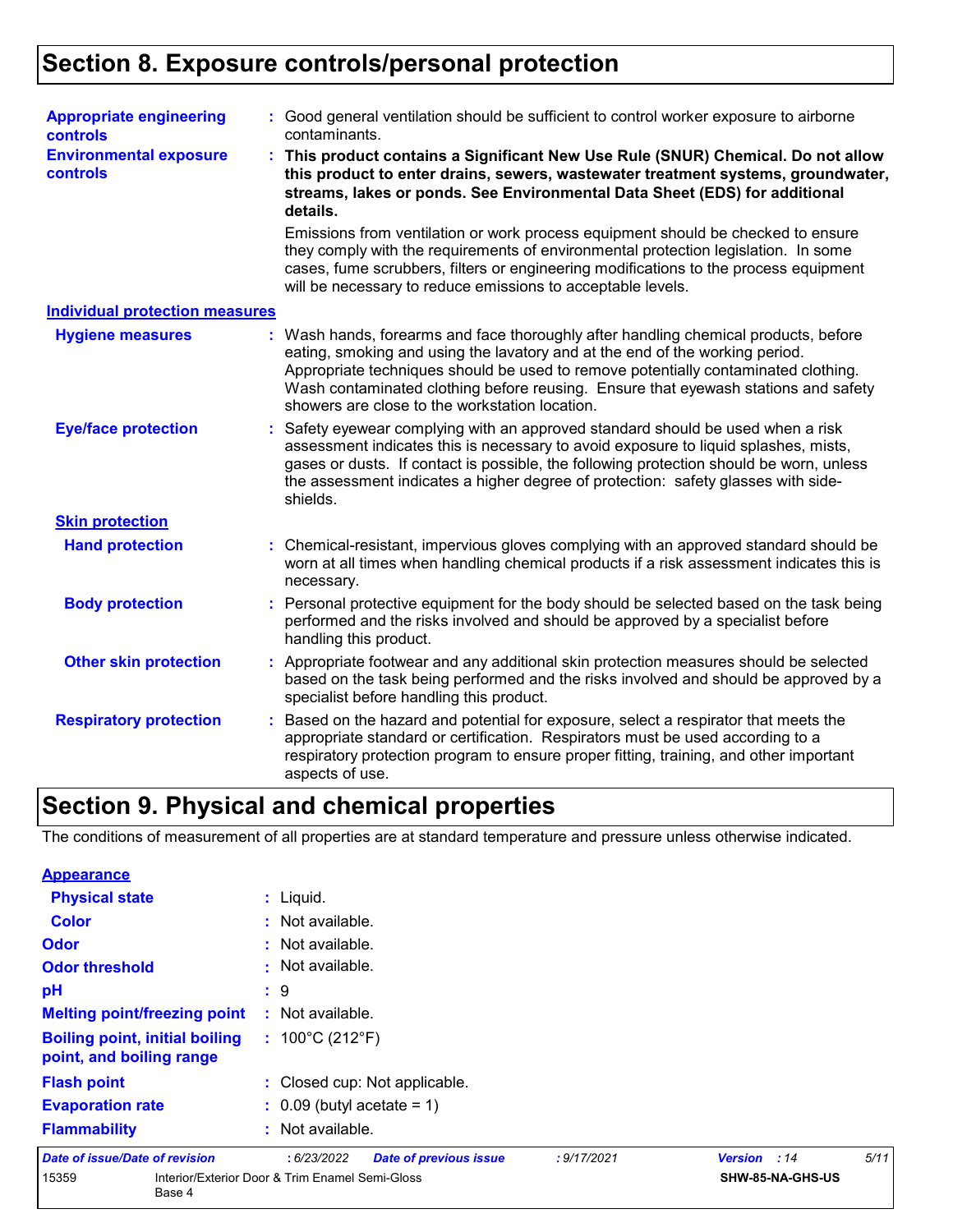### **Section 9. Physical and chemical properties**

| Lower and upper explosion<br>limit/flammability limit | : Not available.                                               |
|-------------------------------------------------------|----------------------------------------------------------------|
| <b>Vapor pressure</b>                                 | : $2.3$ kPa (17.5 mm Hg)                                       |
| <b>Relative vapor density</b>                         | : 1 [Air = 1]                                                  |
| <b>Relative density</b>                               | : 1.05                                                         |
| <b>Solubility</b>                                     | : Not available.                                               |
| <b>Partition coefficient: n-</b><br>octanol/water     | : Not applicable.                                              |
| <b>Auto-ignition temperature</b>                      | $:$ Not available.                                             |
| <b>Decomposition temperature</b>                      | $:$ Not available.                                             |
| <b>Viscosity</b>                                      | Kinematic (40°C (104°F)): >20.5 mm <sup>2</sup> /s (>20.5 cSt) |
| <b>Molecular weight</b>                               | Not applicable.                                                |
| <b>Aerosol product</b>                                |                                                                |
| <b>Heat of combustion</b>                             | : $1.208$ kJ/g                                                 |

# **Section 10. Stability and reactivity**

| <b>Reactivity</b>                                   | : No specific test data related to reactivity available for this product or its ingredients.              |
|-----------------------------------------------------|-----------------------------------------------------------------------------------------------------------|
| <b>Chemical stability</b>                           | : The product is stable.                                                                                  |
| <b>Possibility of hazardous</b><br><b>reactions</b> | : Under normal conditions of storage and use, hazardous reactions will not occur.                         |
| <b>Conditions to avoid</b>                          | : No specific data.                                                                                       |
| <b>Incompatible materials</b>                       | : No specific data.                                                                                       |
| <b>Hazardous decomposition</b><br>products          | : Under normal conditions of storage and use, hazardous decomposition products should<br>not be produced. |

# **Section 11. Toxicological information**

#### **Information on toxicological effects**

#### **Acute toxicity**

| <b>Product/ingredient name</b> | <b>Result</b> | <b>Species</b> | <b>Dose</b> | <b>Exposure</b> |
|--------------------------------|---------------|----------------|-------------|-----------------|
| Heavy Paraffinic Oil           | ILD50 Dermal  | Rabbit         | >5000 mg/kg |                 |
|                                | LD50 Oral     | Rat            | >5000 mg/kg |                 |

#### **Irritation/Corrosion**

Not available.

#### **Sensitization**

Not available.

#### **Mutagenicity**

Not available.

#### **Carcinogenicity**

Not available.

#### **Classification**

|       | Date of issue/Date of revision | : 6/23/2022                                     | <b>Date of previous issue</b> | : 9/17/2021 | <b>Version</b> : 14     | 6/11 |
|-------|--------------------------------|-------------------------------------------------|-------------------------------|-------------|-------------------------|------|
| 15359 |                                | Interior/Exterior Door & Trim Enamel Semi-Gloss |                               |             | <b>SHW-85-NA-GHS-US</b> |      |
|       | Base 4                         |                                                 |                               |             |                         |      |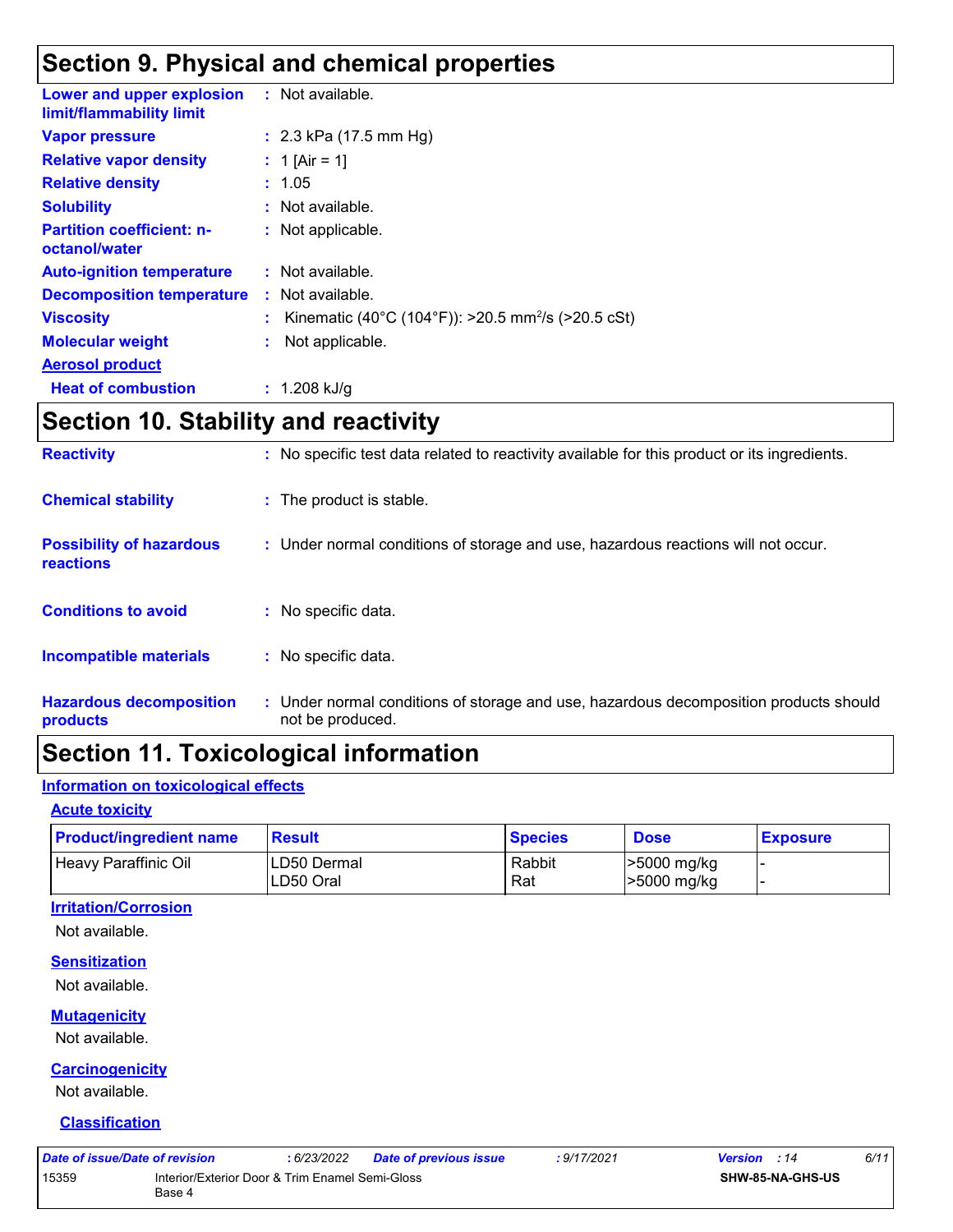# **Section 11. Toxicological information**

| <b>Product/ingredient name OSHA</b> |                | <b>IARC</b> | <b>NTP</b> |
|-------------------------------------|----------------|-------------|------------|
| Silica gel, pptd., cryst.-free      | $\blacksquare$ |             |            |

#### **Reproductive toxicity**

Not available.

#### **Teratogenicity**

Not available.

#### **Specific target organ toxicity (single exposure)**

Not available.

#### **Specific target organ toxicity (repeated exposure)**

Not available.

#### **Aspiration hazard**

| <b>Name</b>          | <b>Result</b>                         |
|----------------------|---------------------------------------|
| Heavy Paraffinic Oil | <b>ASPIRATION HAZARD - Category 1</b> |

| Information on the likely<br>routes of exposure | : Not available.                                    |
|-------------------------------------------------|-----------------------------------------------------|
| <b>Potential acute health effects</b>           |                                                     |
| <b>Eye contact</b>                              | : No known significant effects or critical hazards. |
| <b>Inhalation</b>                               | : No known significant effects or critical hazards. |
| <b>Skin contact</b>                             | : No known significant effects or critical hazards. |
| <b>Ingestion</b>                                | : No known significant effects or critical hazards. |

|             | Symptoms related to the physical, chemical and toxicological characteristics |  |
|-------------|------------------------------------------------------------------------------|--|
| Eye contact | : No specific data.                                                          |  |

| Inhalation       | : No specific data. |
|------------------|---------------------|
| Skin contact     | : No specific data. |
| <b>Ingestion</b> | : No specific data. |

|                                                   | Delayed and immediate effects and also chronic effects from short and long term exposure |
|---------------------------------------------------|------------------------------------------------------------------------------------------|
| <b>Short term exposure</b>                        |                                                                                          |
| <b>Potential immediate</b><br><b>effects</b>      | $:$ Not available.                                                                       |
| <b>Potential delayed effects : Not available.</b> |                                                                                          |
| <b>Long term exposure</b>                         |                                                                                          |
| <b>Potential immediate</b><br><b>effects</b>      | $:$ Not available.                                                                       |
| <b>Potential delayed effects : Not available.</b> |                                                                                          |
| <b>Potential chronic health effects</b>           |                                                                                          |
| Not available.                                    |                                                                                          |
| <b>General</b>                                    | : No known significant effects or critical hazards.                                      |
| <b>Carcinogenicity</b>                            | : No known significant effects or critical hazards.                                      |
| <b>Mutagenicity</b>                               | : No known significant effects or critical hazards.                                      |
| <b>Teratogenicity</b>                             | : No known significant effects or critical hazards.                                      |

| Date of issue/Date of revision |                                                           | : 6/23/2022 | <b>Date of previous issue</b> | : 9/17/2021 | <b>Version</b> : 14 |                         | 7/11 |
|--------------------------------|-----------------------------------------------------------|-------------|-------------------------------|-------------|---------------------|-------------------------|------|
| 15359                          | Interior/Exterior Door & Trim Enamel Semi-Gloss<br>Base 4 |             |                               |             |                     | <b>SHW-85-NA-GHS-US</b> |      |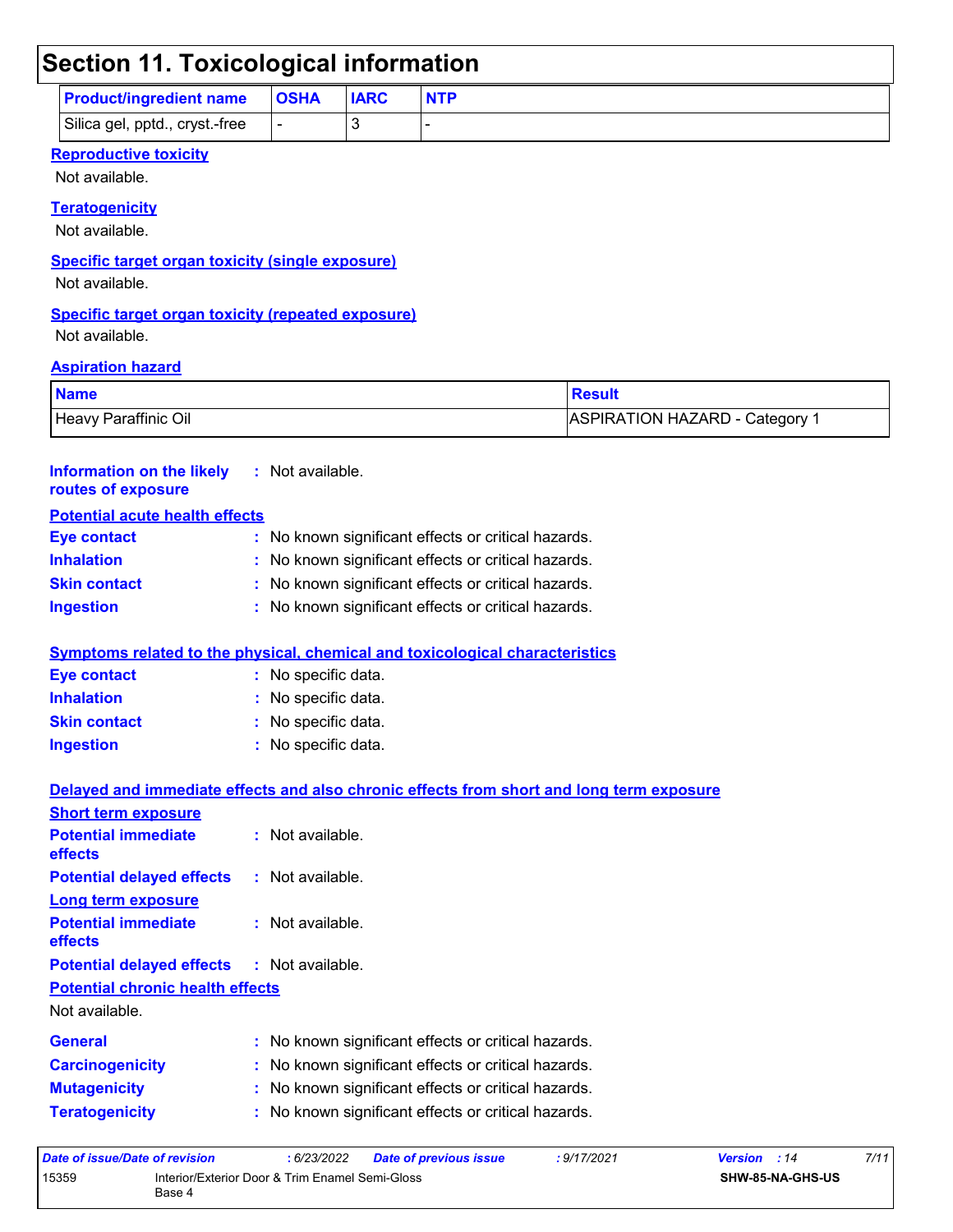### **Section 11. Toxicological information**

**Developmental effects :** No known significant effects or critical hazards.

**Fertility effects :** No known significant effects or critical hazards.

**Numerical measures of toxicity** Not available. **Acute toxicity estimates**

### **Section 12. Ecological information**

#### **Toxicity**

Not available.

#### **Persistence and degradability**

Not available.

#### **Bioaccumulative potential**

Not available.

#### **Mobility in soil**

**Soil/water partition coefficient (KOC) :** Not available.

**Other adverse effects** : No known significant effects or critical hazards.

### **Section 13. Disposal considerations**

The generation of waste should be avoided or minimized wherever possible. Disposal of this product, solutions and any by-products should at all times comply with the requirements of environmental protection and waste disposal legislation and any regional local authority requirements. Dispose of surplus and non-recyclable products via a licensed waste disposal contractor. Waste should not be disposed of untreated to the sewer unless fully compliant with the requirements of all authorities with jurisdiction. Waste packaging should be recycled. Incineration or landfill should only be considered when recycling is not feasible. This material and its container must be disposed of in a safe way. Empty containers or liners may retain some product residues. Avoid dispersal of spilled material and runoff and contact with soil, waterways, drains and sewers. **Disposal methods : This product contains a Significant New Use Rule (SNUR) Chemical. Do not allow this product to enter drains, sewers, wastewater treatment systems, groundwater, streams, lakes or ponds. See Environmental Data Sheet (EDS) for additional details.**

### **Section 14. Transport information**

|       | Date of issue/Date of revision                  | : 6/23/2022 | <b>Date of previous issue</b> | : 9/17/2021 | <b>Version</b> : 14     | 8/11 |
|-------|-------------------------------------------------|-------------|-------------------------------|-------------|-------------------------|------|
| 15359 | Interior/Exterior Door & Trim Enamel Semi-Gloss |             |                               |             | <b>SHW-85-NA-GHS-US</b> |      |
|       | Base 4                                          |             |                               |             |                         |      |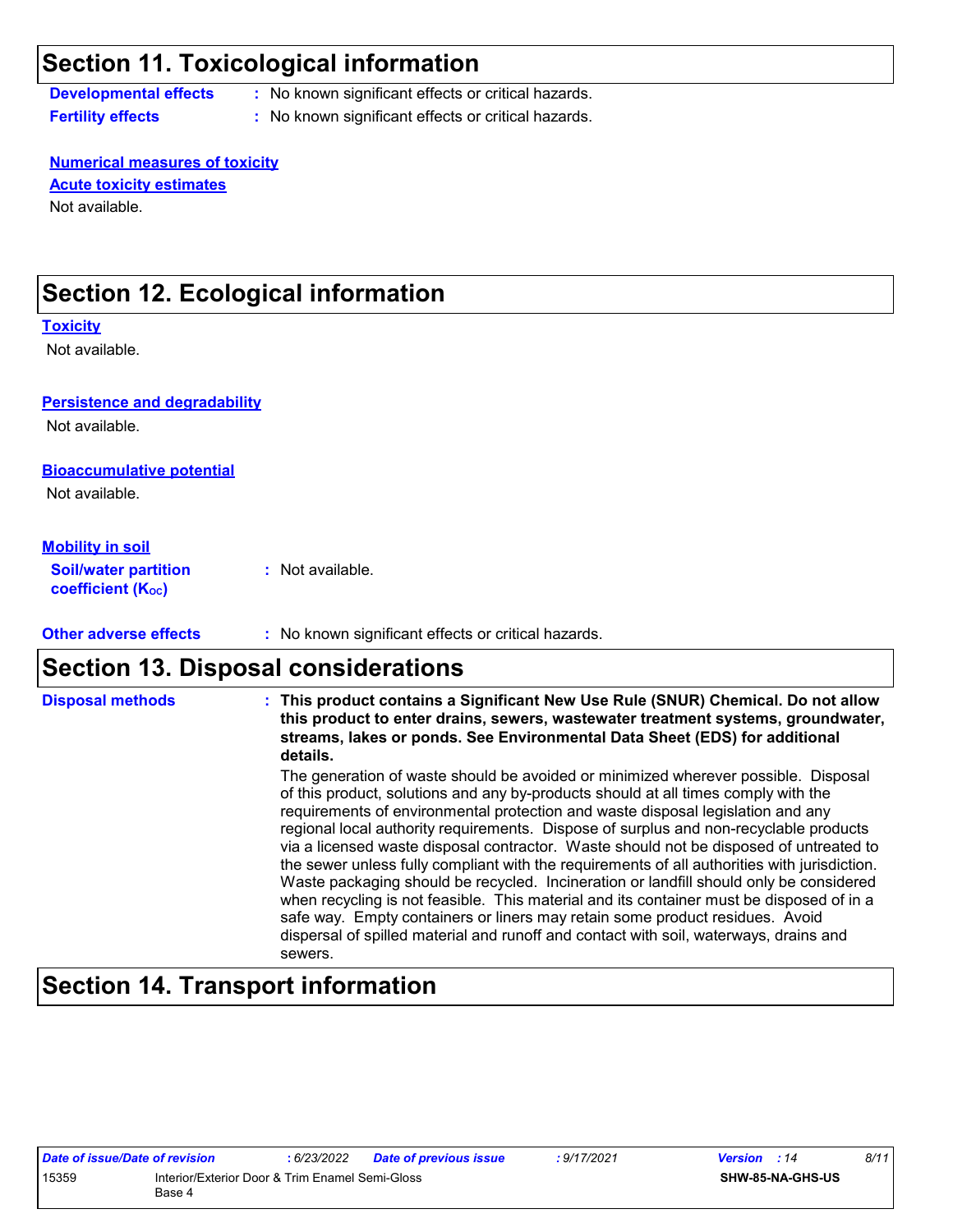### **Section 14. Transport information**

|                                                          | <b>DOT</b><br><b>Classification</b>       | <b>TDG</b><br><b>Classification</b>                    | <b>Mexico</b><br><b>Classification</b>                                                                                                                                                                                                                                                                                                                                                                                                                                                                                                                                                                                                                                              | <b>IATA</b>    | <b>IMDG</b>    |
|----------------------------------------------------------|-------------------------------------------|--------------------------------------------------------|-------------------------------------------------------------------------------------------------------------------------------------------------------------------------------------------------------------------------------------------------------------------------------------------------------------------------------------------------------------------------------------------------------------------------------------------------------------------------------------------------------------------------------------------------------------------------------------------------------------------------------------------------------------------------------------|----------------|----------------|
| <b>UN number</b>                                         | Not regulated.                            | Not regulated.                                         | Not regulated.                                                                                                                                                                                                                                                                                                                                                                                                                                                                                                                                                                                                                                                                      | Not regulated. | Not regulated. |
| <b>UN proper</b><br>shipping name                        |                                           |                                                        |                                                                                                                                                                                                                                                                                                                                                                                                                                                                                                                                                                                                                                                                                     |                |                |
| <b>Transport</b><br>hazard class(es)                     | $\blacksquare$                            |                                                        |                                                                                                                                                                                                                                                                                                                                                                                                                                                                                                                                                                                                                                                                                     |                |                |
| <b>Packing group</b>                                     |                                           |                                                        |                                                                                                                                                                                                                                                                                                                                                                                                                                                                                                                                                                                                                                                                                     |                |                |
| <b>Environmental</b><br>hazards                          | No.                                       | No.                                                    | No.                                                                                                                                                                                                                                                                                                                                                                                                                                                                                                                                                                                                                                                                                 | No.            | No.            |
| <b>Additional</b><br>information                         |                                           |                                                        |                                                                                                                                                                                                                                                                                                                                                                                                                                                                                                                                                                                                                                                                                     |                |                |
|                                                          |                                           |                                                        |                                                                                                                                                                                                                                                                                                                                                                                                                                                                                                                                                                                                                                                                                     |                |                |
| <b>Special precautions for user :</b>                    | : Not available.                          |                                                        | Multi-modal shipping descriptions are provided for informational purposes and do not<br>consider container sizes. The presence of a shipping description for a particular<br>mode of transport (sea, air, etc.), does not indicate that the product is packaged<br>suitably for that mode of transport. All packaging must be reviewed for suitability<br>prior to shipment, and compliance with the applicable regulations is the sole<br>responsibility of the person offering the product for transport. People loading and<br>unloading dangerous goods must be trained on all of the risks deriving from the<br>substances and on all actions in case of emergency situations. |                |                |
| <b>Transport in bulk according</b><br>to IMO instruments |                                           |                                                        |                                                                                                                                                                                                                                                                                                                                                                                                                                                                                                                                                                                                                                                                                     |                |                |
|                                                          |                                           | <b>Proper shipping name</b>                            | : Not available.                                                                                                                                                                                                                                                                                                                                                                                                                                                                                                                                                                                                                                                                    |                |                |
|                                                          | <b>Section 15. Regulatory information</b> |                                                        |                                                                                                                                                                                                                                                                                                                                                                                                                                                                                                                                                                                                                                                                                     |                |                |
| <b>U.S. Federal regulations</b>                          |                                           | 5-Chloro-2-methylisothiazolinone                       | : TSCA 5(a)2 proposed significant new use rules: 2-Methyl-4-isothiazolin-3-one;                                                                                                                                                                                                                                                                                                                                                                                                                                                                                                                                                                                                     |                |                |
|                                                          |                                           |                                                        | TSCA 5(a)2 final significant new use rules: Chlorodiazocarboxylate                                                                                                                                                                                                                                                                                                                                                                                                                                                                                                                                                                                                                  |                |                |
|                                                          | <b>List name</b>                          |                                                        | <b>Chemical name</b>                                                                                                                                                                                                                                                                                                                                                                                                                                                                                                                                                                                                                                                                | <b>Notes</b>   |                |
|                                                          | use rules                                 | United States - TSCA 5(a)<br>2 - Final significant new | Chlorodiazocarboxylate                                                                                                                                                                                                                                                                                                                                                                                                                                                                                                                                                                                                                                                              |                |                |
|                                                          |                                           |                                                        | This product contains a Significant New Use Rule (SNUR) Chemical. Do not allow this<br>product to enter drains, sewers, wastewater treatment systems, groundwater, streams,<br>lakes or ponds. See Environmental Data Sheet (EDS) for additional details.                                                                                                                                                                                                                                                                                                                                                                                                                           |                |                |
| <b>SARA 313</b>                                          |                                           |                                                        |                                                                                                                                                                                                                                                                                                                                                                                                                                                                                                                                                                                                                                                                                     |                |                |
|                                                          |                                           |                                                        | SARA 313 (40 CFR 372.45) supplier notification can be found on the Environmental Data Sheet.                                                                                                                                                                                                                                                                                                                                                                                                                                                                                                                                                                                        |                |                |

#### **California Prop. 65**

WARNING: This product contains chemicals known to the State of California to cause cancer and birth defects or other reproductive harm.

#### **International regulations**

| Date of issue/Date of revision |                                                           | : 6/23/2022 | <b>Date of previous issue</b> | : 9/17/2021 | <b>Version</b> : 14 |                         | 9/11 |
|--------------------------------|-----------------------------------------------------------|-------------|-------------------------------|-------------|---------------------|-------------------------|------|
| 15359                          | Interior/Exterior Door & Trim Enamel Semi-Gloss<br>Base 4 |             |                               |             |                     | <b>SHW-85-NA-GHS-US</b> |      |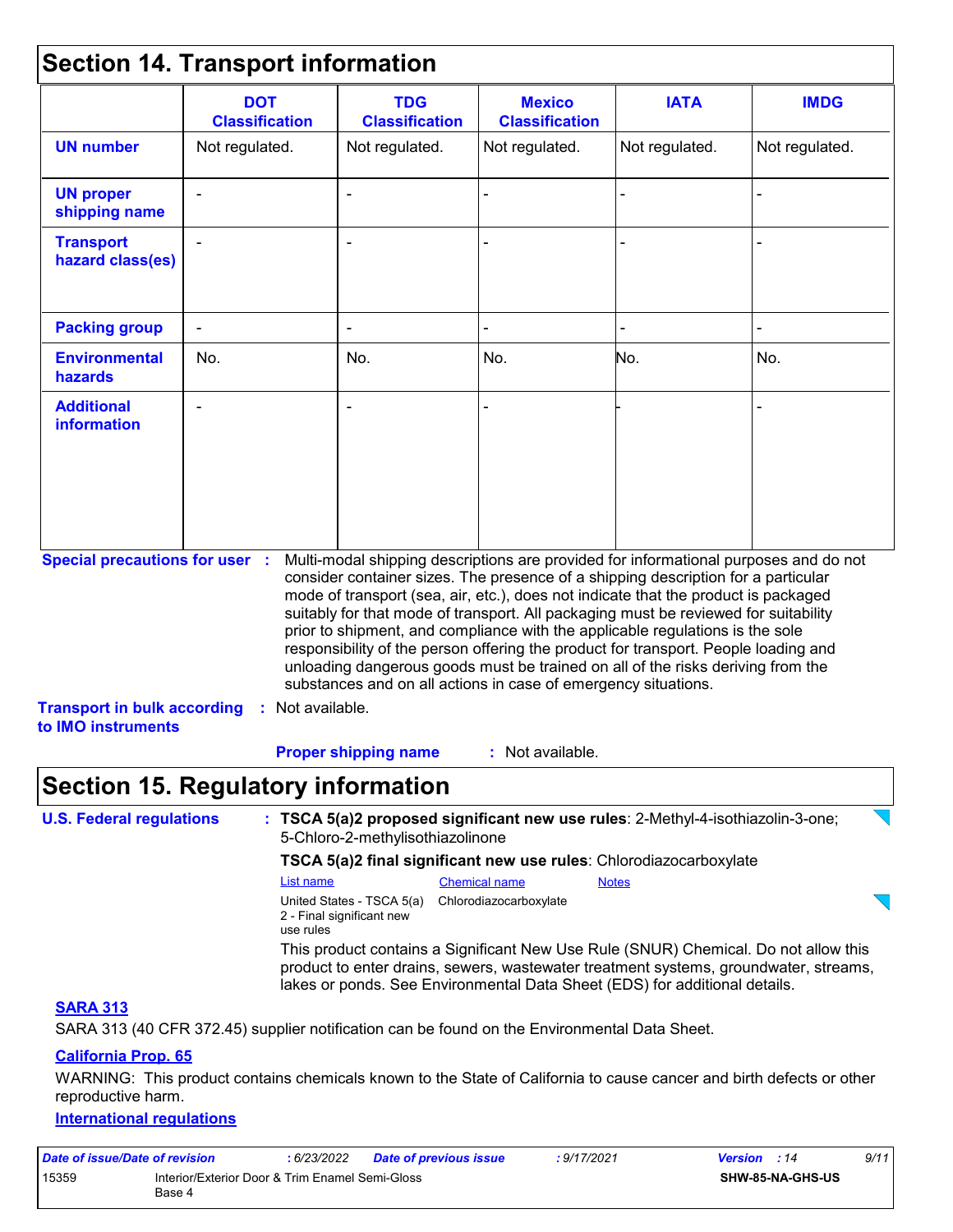### **Section 15. Regulatory information**

| <b>International lists</b> | : Australia inventory (AIIC): Not determined.                |
|----------------------------|--------------------------------------------------------------|
|                            | China inventory (IECSC): Not determined.                     |
|                            | Japan inventory (CSCL): Not determined.                      |
|                            | Japan inventory (ISHL): Not determined.                      |
|                            | Korea inventory (KECI): Not determined.                      |
|                            | New Zealand Inventory of Chemicals (NZIoC): Not determined.  |
|                            | Philippines inventory (PICCS): Not determined.               |
|                            | Taiwan Chemical Substances Inventory (TCSI): Not determined. |
|                            | Thailand inventory: Not determined.                          |
|                            | Turkey inventory: Not determined.                            |
|                            | Vietnam inventory: Not determined.                           |

### **Section 16. Other information**

**Hazardous Material Information System (U.S.A.)**



**The customer is responsible for determining the PPE code for this material. For more information on HMIS® Personal Protective Equipment (PPE) codes, consult the HMIS® Implementation Manual.**

**Caution: HMIS® ratings are based on a 0-4 rating scale, with 0 representing minimal hazards or risks, and 4 representing significant hazards or risks. Although HMIS® ratings and the associated label are not required on SDSs or products leaving a facility under 29 CFR 1910.1200, the preparer may choose to provide them. HMIS® ratings are to be used with a fully implemented HMIS® program. HMIS® is a registered trademark and service mark of the American Coatings Association, Inc.**

#### **Procedure used to derive the classification**

|                                   | <b>Classification</b>                                                                                                                                                                                                                                                                                                                                                                                                                                                                                                                                                                                                        | <b>Justification</b> |
|-----------------------------------|------------------------------------------------------------------------------------------------------------------------------------------------------------------------------------------------------------------------------------------------------------------------------------------------------------------------------------------------------------------------------------------------------------------------------------------------------------------------------------------------------------------------------------------------------------------------------------------------------------------------------|----------------------|
| Not classified.                   |                                                                                                                                                                                                                                                                                                                                                                                                                                                                                                                                                                                                                              |                      |
| <b>History</b>                    |                                                                                                                                                                                                                                                                                                                                                                                                                                                                                                                                                                                                                              |                      |
| Date of printing                  | : 6/23/2022                                                                                                                                                                                                                                                                                                                                                                                                                                                                                                                                                                                                                  |                      |
| Date of issue/Date of<br>revision | : 6/23/2022                                                                                                                                                                                                                                                                                                                                                                                                                                                                                                                                                                                                                  |                      |
| Date of previous issue            | : 9/17/2021                                                                                                                                                                                                                                                                                                                                                                                                                                                                                                                                                                                                                  |                      |
| <b>Version</b>                    | : 14                                                                                                                                                                                                                                                                                                                                                                                                                                                                                                                                                                                                                         |                      |
| <b>Key to abbreviations</b>       | $\therefore$ ATE = Acute Toxicity Estimate<br><b>BCF</b> = Bioconcentration Factor<br>GHS = Globally Harmonized System of Classification and Labelling of Chemicals<br>IATA = International Air Transport Association<br>IBC = Intermediate Bulk Container<br><b>IMDG = International Maritime Dangerous Goods</b><br>LogPow = logarithm of the octanol/water partition coefficient<br>MARPOL = International Convention for the Prevention of Pollution From Ships, 1973<br>as modified by the Protocol of 1978. ("Marpol" = marine pollution)<br>$N/A = Not available$<br>SGG = Segregation Group<br>$UN = United Nations$ |                      |

**Indicates information that has changed from previously issued version.**

**Notice to reader**

| Date of issue/Date of revision |                                                           | : 6/23/2022 | Date of previous issue | : 9/17/2021 | <b>Version</b> : 14 |                         | 10/11 |
|--------------------------------|-----------------------------------------------------------|-------------|------------------------|-------------|---------------------|-------------------------|-------|
| 15359                          | Interior/Exterior Door & Trim Enamel Semi-Gloss<br>Base 4 |             |                        |             |                     | <b>SHW-85-NA-GHS-US</b> |       |